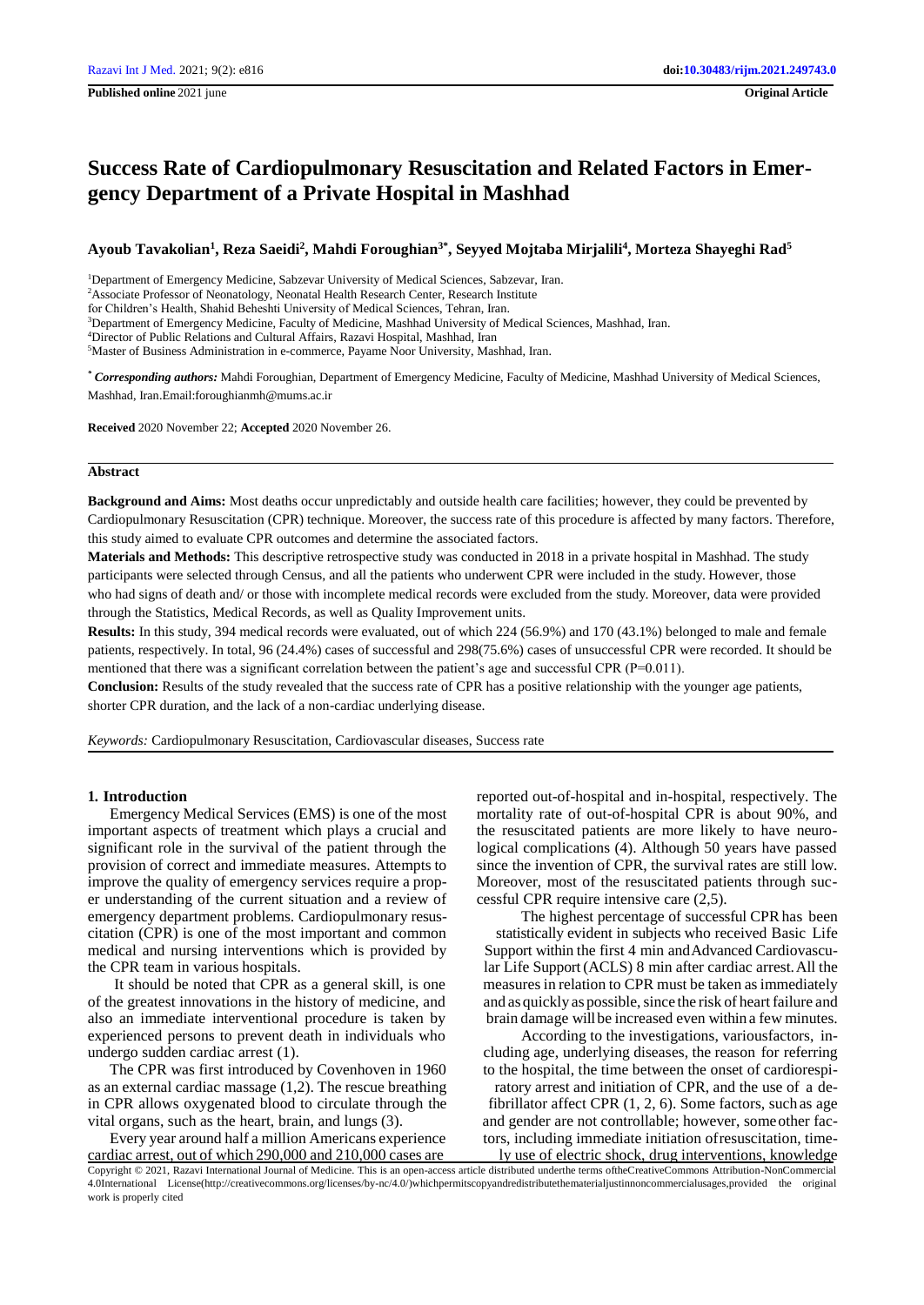level, and experience of the CPR team can be controlled and may be associated with the increased chance of the patient's survival (7,10).

It is morally and economically necessary to evaluate the factors that affect the success or failure of CPR and to provide appropriate and scientific solutions to reduce the barriers to successful resuscitation (2). Therefore, this study aimed to evaluate CPR outcomes and determine the associated factors.

## **2. Materials and Methods**

**Study setting:** This descriptive retrospective study was conducted in the Emergency Department of a Private Hospital in Mashhad, from the beginning of 2018 until the beginning of 2019.

**Sampling:** The study population was collected through census due to the relatively small number of CPR cases in the initial referral to EMS. Moreover, a non-probability sampling technique was employed to collect the study participants.

**Inclusion criteria**: All 394 cases who underwent CPR were included in the study due to the quantitative limitation of the statistical population.

**Exclusion criteria:** Those patients with signs of death and/or those with incomplete medical records were excluded from the study. The patients or their families, who didn't give thee consent to participate in the study, were supposed to be excluded (no subject refused to have his/ her medical record studied).

**Study outcomes:** Initially, medical records of the patients who had experienced CPR were obtained. Moreover,data from the hospital Statistics and Quality Improvement units were also requested to include all possible cases.

The relevant information about the patients was collected by an inquiry from their companions, EMS staff, nurses, and emergency physicians. Finally, the data regarding the factors affecting CPR were collected. These included such information as age, gender, shift work when CPR was performed (day/night), successful and/or unsuccessful CPR. **Data analysis:** Data were analyzed in SPSS software (version 21) through Student's t-test and chi-square test for continuous and categorical data, respectively, and reported by descriptive characteristics of frequency (%) or mean±SD. A p-value less than 0.05 was consideredstatistically significant.

## **3. Results**

Out of 394 cases in this study, 96 (24.4%) and 298 cases (75.6%) had successful and unsuccessful PCR (Table 1). It is worth mentioning that the majority of resuscitation cases (n=224, 56.9%) in this study were male. The total number of CPR cases in the day shift (from 7 a.m. to 7 p.m.) and night shift (from7 p.m. to 7 a.m.) in the emergency department was equal (198 cases per shift).

The mean age in the successful and unsuccessful resuscitation groups were 61.6 and 65.3 years, respectively, which was indicative of a significant relationship between the age of the patients and resuscitation outcomes (P=0.011; Table 2).

Meanwhile, out of all the successful CPR cases (n=96) in the study, 55 cases (57.3%) were performed on the night shift and 41 cases (42.7%) were performed on the day shift (P=0.724; Table 2).

## **4. Discussion**

The success rate of CPR in this study was 24.4%, which was indicative of a lower success rate compared to those reported in the studies conducted by Montazar (25.4%), Jafarian (29.3%), and Nasirpour (32%). However, this success rate of CPR was higher compared to those reported in a study conducted in Kashan (58.9%) in which out of a total number of 206 cases of CPR, the survival rate was obtained at 19.9%. In the same line, in a study conducted in Nicosia hospital, out of a total number of 69 cases of CPR, 14.5% survived to discharge (1, 3, 13, 16, 17). The results of the present study indicated that there is a significant negative relationship between the age of the patient and CPR outcomes. It should be mentioned that this result is consistent with the results of most previous studies (3, 7).

In the current study, most CPR cases were in the seventh decade of their life, which was consistent with other studies (2, 11, 12), and maybe attributed to increased underlying diseases and natural physiological changes of the body due to old age. In the present study, the most common primary cause of resuscitation is cardiovascular diseases, which is consistent with previous studies (2) and can be attributed to the close association between cardiovascular diseases and patients' survival.

In this study, the rate of CPR in patients who were transferred to the emergency department during the night shift (57.3) was higher compared to those transferred

| <b>Table 1.</b> Characteristics of the participants |              |                |               |  |  |  |
|-----------------------------------------------------|--------------|----------------|---------------|--|--|--|
|                                                     |              | n              | $\frac{0}{0}$ |  |  |  |
| Sex                                                 | male         | 224            | 56.9          |  |  |  |
|                                                     | female       | 7 <sub>C</sub> | 43            |  |  |  |
| Success of resuscitation                            | successful   |                | 24.4          |  |  |  |
|                                                     | unsuccessful | 298            | 75.6          |  |  |  |
| Shift                                               | Dav          | 198            | 50            |  |  |  |
|                                                     | Night        | 198            | 50            |  |  |  |

| <b>Table 2.</b> Successful resuscitation differences in terms of working hifts and age of the patients |                            |        |          |       |  |
|--------------------------------------------------------------------------------------------------------|----------------------------|--------|----------|-------|--|
|                                                                                                        |                            | N/Mean | $\%$ /SD |       |  |
|                                                                                                        | Day shift                  |        | 57.3     | 0.724 |  |
| Successful resuscitation                                                                               | Night shift                |        | 42.7     |       |  |
| Age                                                                                                    | successful resuscitation   | 61.6   | 0.9      | 0.011 |  |
|                                                                                                        | unsuccessful resuscitation | 65.3   | 0.7      |       |  |